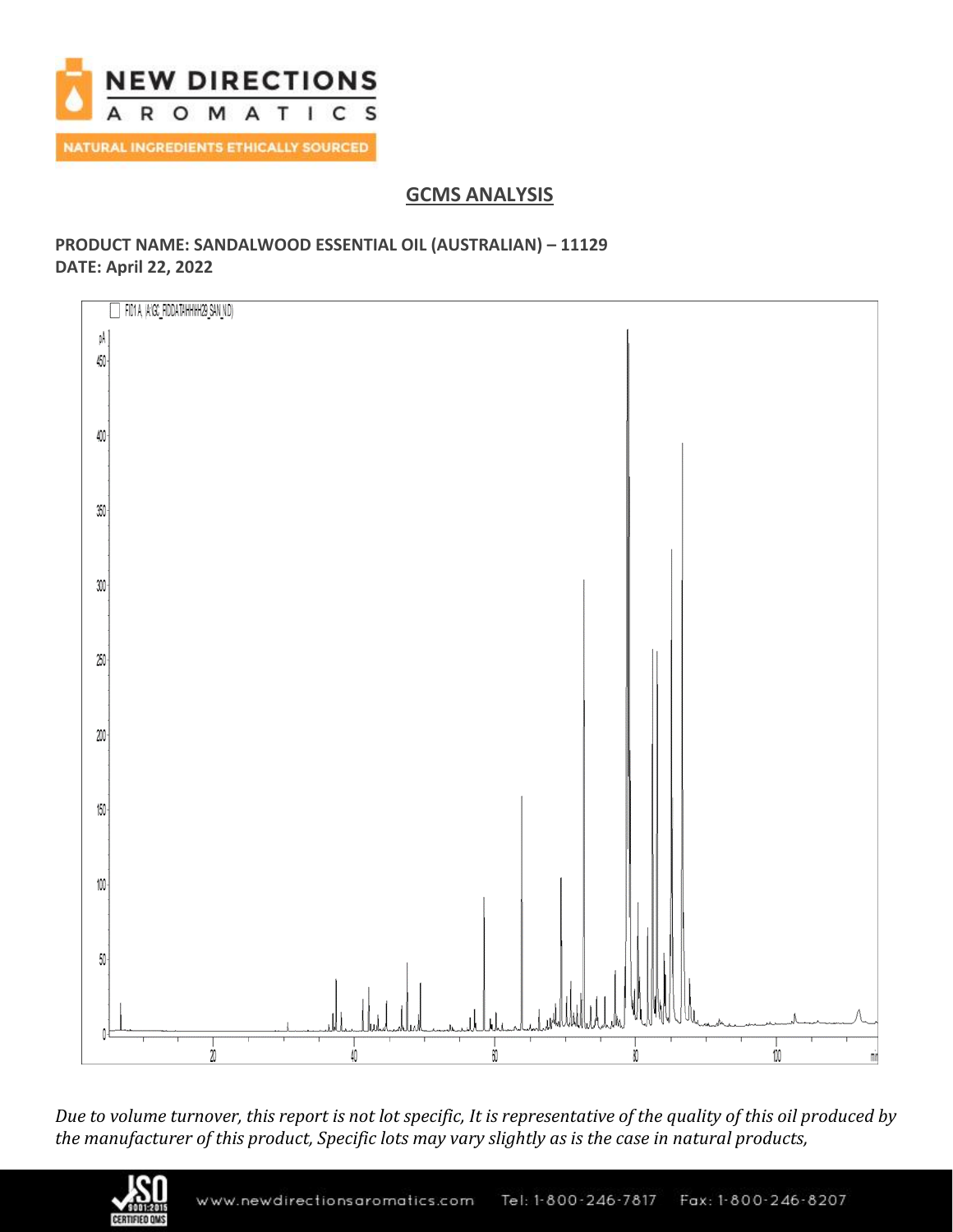

## **GCMS ANALYSIS** *(cont'd,)*

### **PRODUCT NAME: SANDALWOOD ESSENTIAL OIL (AUSTRALIAN) – 11129**

| <b>Peak</b>             | $RT$ (min) | <b>Component name</b>     | $\frac{0}{0}$ |
|-------------------------|------------|---------------------------|---------------|
| $\mathbf{1}$            | 6.87       | <b>SANTENE</b>            | 0.11          |
| $\overline{2}$          | 30.58      | <b>FURFURAL</b>           | 0.08          |
| $\overline{3}$          | 35.89      | <b>CEDRENE ISOMER</b>     | 0.02          |
| $\overline{\mathbf{4}}$ | 36.42      | <b>BERGAMOTENE ISOMER</b> | 0.05          |
| $\overline{5}$          | 36.98      | alpha-CEDRENE             | 0.16          |
| $\overline{6}$          | 37.18      | alpha-cis-BERGAMOTENE     | 0.06          |
| $\overline{7}$          | 37.41      | alpha-SANTALENE           | 0.46          |
| 8                       | 38.20      | alpha-trans-BERGAMOTENE   | 0.16          |
| $\overline{9}$          | 38.78      | beta-CEDRENE              | 0.02          |
| 10                      | 39.71      | <b>SANTALENE ISOMER</b>   | 0.03          |
| 11                      | 41.20      | epi-beta-SANTALENE        | 0.29          |
| 12                      | 42.10      | beta-SANTALENE            | 0.40          |
| 13                      | 42.34      | <b>FARNESENE ISOMER</b>   | 0.06          |
| 14                      | 42.65      | alpha-ACORADIENE          | 0.01          |
| 15                      | 42.80      | E-beta-FARNESENE          | 0.08          |
| 16                      | 43.15      | <b>SESQUITERPENE</b>      | 0.05          |
| 17                      | 43.44      | <b>CURCUMENE ISOMER</b>   | 0.16          |
| 18                      | 43.64      | gamma-SELINENE            | 0.02          |
| 19                      | 43.75      | <b>CURCUMENE ISOMER</b>   | 0.02          |
| 20                      | 44.16      | <b>CURCUMENE ISOMER</b>   | 0.03          |
| 21                      | 44.45      | Z-beta-FARNESENE          | 0.07          |
| 22                      | 44.58      | gamma-CURCUMENE           | 0.26          |
| 23                      | 45.00      | <b>SESQUITERPENE</b>      | 0.01          |
| 24                      | 45.67      | <b>SESQUITERPENE</b>      | 0.02          |
| 25                      | 46.15      | AROMATIC COMPOUND         | 0.02          |
| 26                      | 46.35      | <b>CURCUMENE ISOMER</b>   | 0.04          |
| 27                      | 46.44      | <b>SESQUITERPENE</b>      | 0.04          |
| 28                      | 46.71      | beta-BISABOLENE           | 0.22          |
| 29                      | 46.89      | <b>SESQUITERPENE</b>      | 0.08          |
| 30                      | 47.06      | <b>SESQUITERPENE</b>      | 0.03          |

### **Disclaimer & Caution**

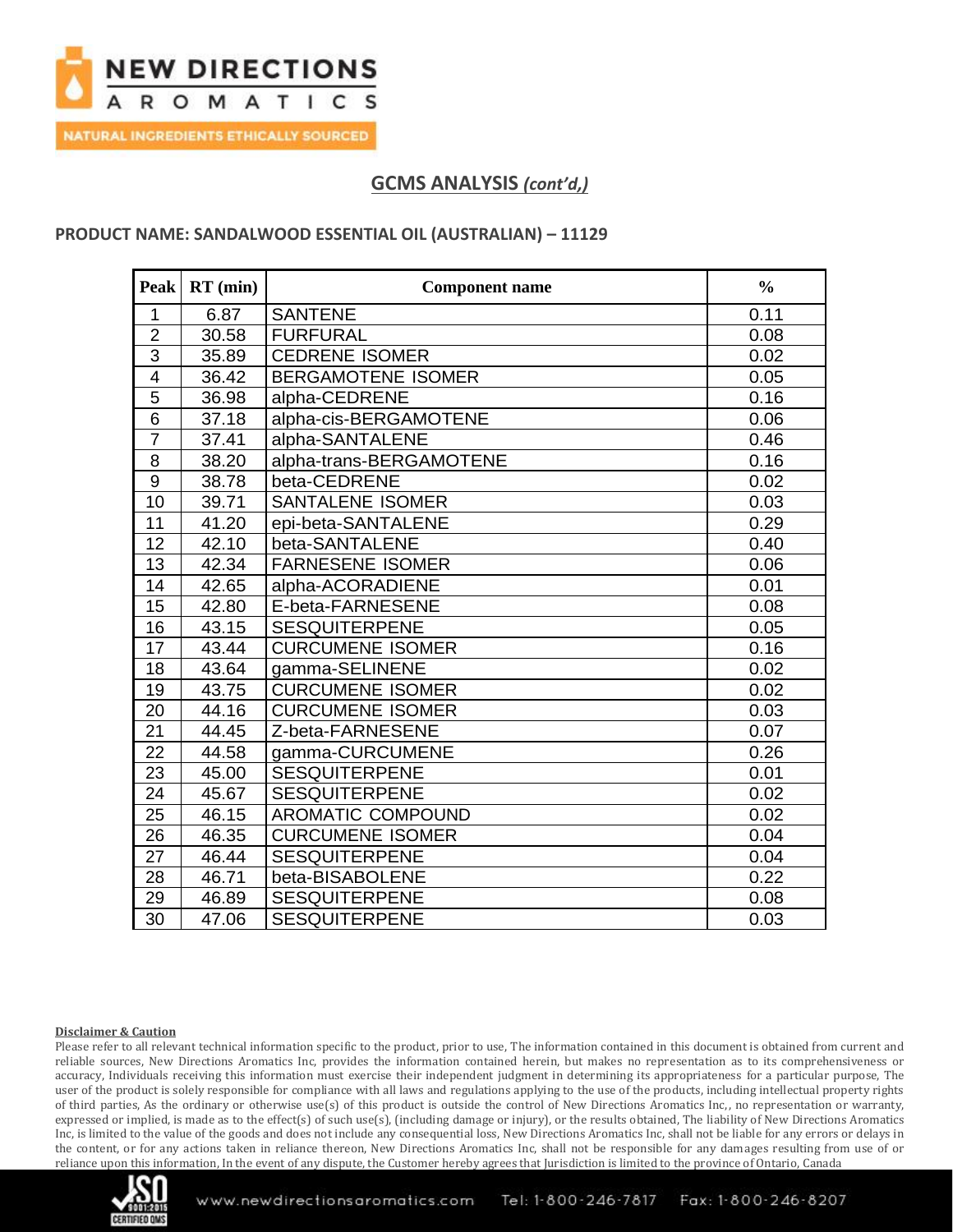

## **GCMS ANALYSIS** *(cont'd,)*

### **PRODUCT NAME: SANDALWOOD ESSENTIAL OIL (AUSTRALIAN) – 11129**

| <b>Peak</b> | $RT$ (min) | <b>Component name</b>    | $\frac{0}{0}$ |
|-------------|------------|--------------------------|---------------|
| 31          | 47.55      | beta-CURCUMENE           | 0.63          |
| 32          | 48.03      | <b>SESQUITERPENE</b>     | 0.05          |
| 33          | 48.22      | <b>SESQUITERPENE</b>     | 0.01          |
| 34          | 48.49      | <b>FARNESENE ISOMER</b>  | 0.03          |
| 35          | 48.57      | E,E-alpha-FARNESENE      | 0.09          |
| 36          | 49.18      | beta-SESQUIPHELLANDRENE  | 0.18          |
| 37          | 49.43      | alpha-CURCUMENE          | 0.44          |
| 38          | 51.29      | <b>KETONIC COMPOUND</b>  | 0.03          |
| 39          | 53.15      | SESQUITERPENIC EPOXIDE   | 0.01          |
| 40          | 53.28      | COMPOUND Mw=216          | 0.01          |
| 41          | 53.61      | <b>SESQUITERPENE</b>     | 0.07          |
| 42          | 53.90      | <b>AROMATIC COMPOUND</b> | 0.04          |
| 43          | 54.16      | SESQUITERPENIC EPOXIDE   | 0.02          |
| 44          | 55.30      | 8,14-CEDRANOXIDE         | 0.03          |
| 45          | 56.09      | <b>SESQUITERPENOL</b>    | 0.03          |
| 46          | 56.26      | SESQUITERPENIC EPOXIDE   | 0.02          |
| 47          | 56.50      | <b>AROMATIC COMPOUND</b> | 0.14          |
| 48          | 57.09      | AROMATIC COMPOUND        | 0.22          |
| 49          | 57.24      | <b>CURCUMENE ISOMER</b>  | 0.08          |
| 50          | 58.48      | <b>DENDROLASIN</b>       | 1.21          |
| 51          | 59.30      | <b>SESQUITERPENONE</b>   | 0.14          |
| 52          | 59.46      | SESQUITERPENIC EPOXIDE   | 0.06          |
| 53          | 59.60      | SESQUITERPENIC EPOXIDE   | 0.07          |
| 54          | 59.86      | <b>AROMATIC COMPOUND</b> | 0.01          |
| 55          | 60.18      | <b>SESQUITERPENONE</b>   | 0.18          |
| 56          | 60.41      | SESQUITERPENIC EPOXIDE   | 0.03          |
| 57          | 61.03      | <b>SESQUITERPENONE</b>   | 0.08          |
| 58          | 61.32      | <b>SESQUITERPENONE</b>   | 0.02          |
| 59          | 61.89      | <b>SESQUITERPENONE</b>   | 0.02          |
| 60          | 62.79      | <b>AROMATIC COMPOUND</b> | 0.04          |

#### **Disclaimer & Caution**

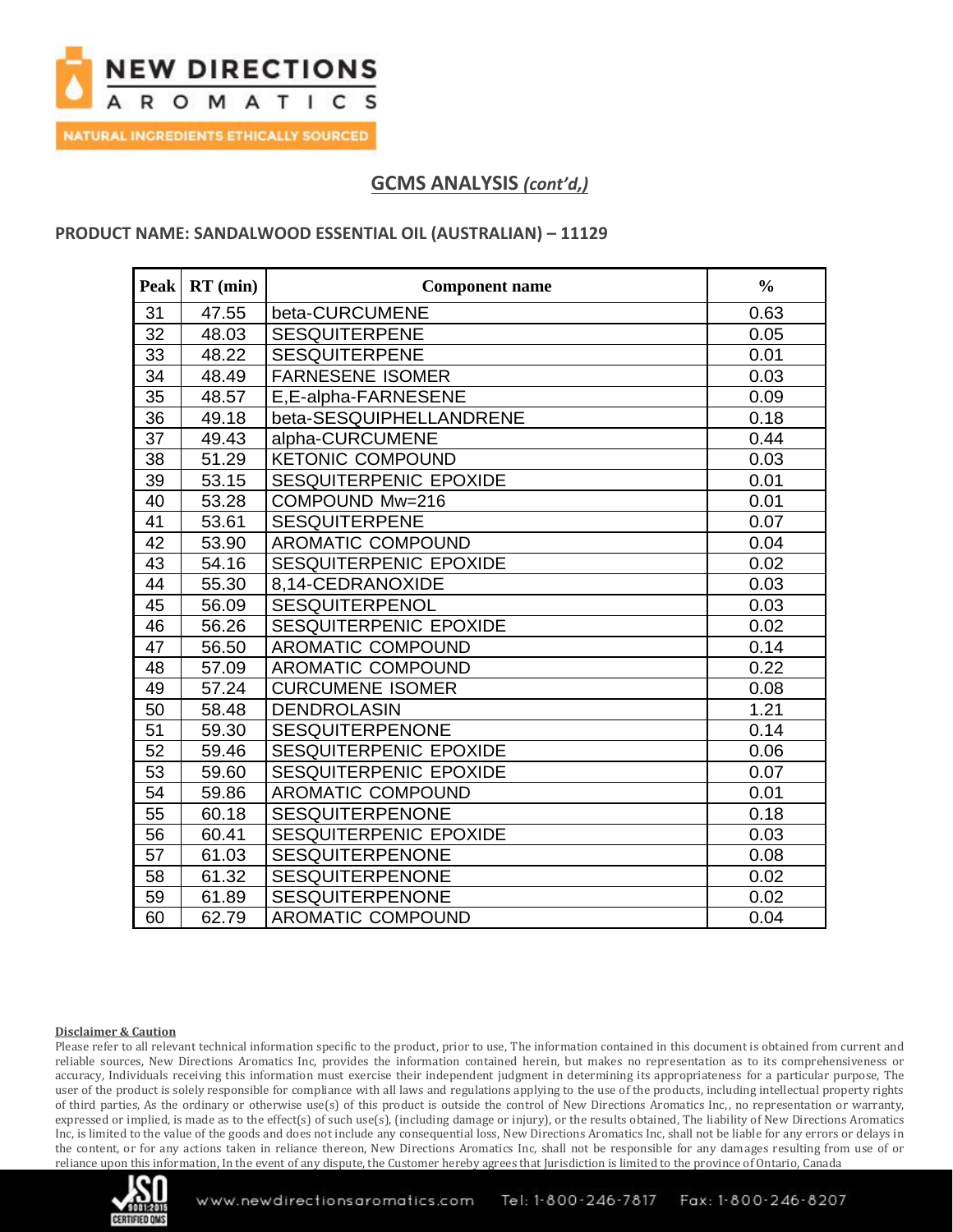

# **GCMS ANALYSIS** *(cont'd,)*

### **PRODUCT NAME: SANDALWOOD ESSENTIAL OIL (AUSTRALIAN) – 11129**

| <b>Peak</b> | $RT$ (min) | <b>Component name</b>    | $\frac{0}{0}$ |
|-------------|------------|--------------------------|---------------|
| 61          | 62.87      | <b>SESQUITERPENONE</b>   | 0.05          |
| 62          | 62.98      | <b>SESQUITERPENONE</b>   | 0.03          |
| 63          | 63.37      | <b>SESQUITERPENONE</b>   | 0.02          |
| 64          | 63.51      | SESQUITERPENIC EPOXIDE   | 0.02          |
| 65          | 63.85      | <b>NEROLIDOL</b>         | 2.29          |
| 66          | 64.05      | COMPOUND Mw=238          | 0.02          |
| 67          | 64.28      | <b>SESQUITERPENONE</b>   | 0.02          |
| 68          | 64.61      | SESQUITERPENIC EPOXIDE   | 0.03          |
| 69          | 64.90      | <b>SESQUITERPENONE</b>   | 0.03          |
| 70          | 65.01      | <b>SESQUITERPENOL</b>    | 0.07          |
| 71          | 65.36      | SESQUITERPENIC EPOXIDE   | 0.02          |
| 72          | 65.54      | <b>AROMATIC COMPOUND</b> | 0.04          |
| 73          | 65.85      | <b>SESQUITERPENOL</b>    | 0.04          |
| 74          | 65.96      | <b>SESQUITERPENOL</b>    | 0.04          |
| 75          | 66.27      | <b>GUAIOL</b>            | 0.20          |
| 76          | 66.48      | SESQUITERPENOL           | 0.01          |
| 77          | 66.82      | SESQUITERPENIC EPOXIDE   | 0.03          |
| 78          | 66.92      | <b>SESQUITERPENOL</b>    | 0.03          |
| 79          | 67.33      | <b>SESQUITERPENONE</b>   | 0.05          |
| 80          | 67.47      | <b>BISABOLOL ISOMER</b>  | 0.12          |
| 81          | 67.86      | <b>SESQUITERPENOL</b>    | 0.17          |
| 82          | 68.10      | <b>SESQUITERPENOL</b>    | 0.15          |
| 83          | 68.33      | <b>BERGAMOTOL ISOMER</b> | 0.33          |
| 84          | 68.57      | <b>SESQUITERPENOL</b>    | 0.29          |
| 85          | 68.71      | SESQUITERPENIC EPOXIDE   | 0.08          |
| 86          | 68.81      | SESQUITERPENIC EPOXIDE   | 0.05          |
| 87          | 68.87      | SESQUITERPENIC EPOXIDE   | 0.10          |
| 88          | 69.10      | <b>AROMATIC COMPOUND</b> | 0.19          |
| 89          | 69.41      | epi-beta-BISABOLOL       | 1.73          |
| 90          | 69.48      | beta-BISABOLOL           | 0.66          |

### **Disclaimer & Caution**

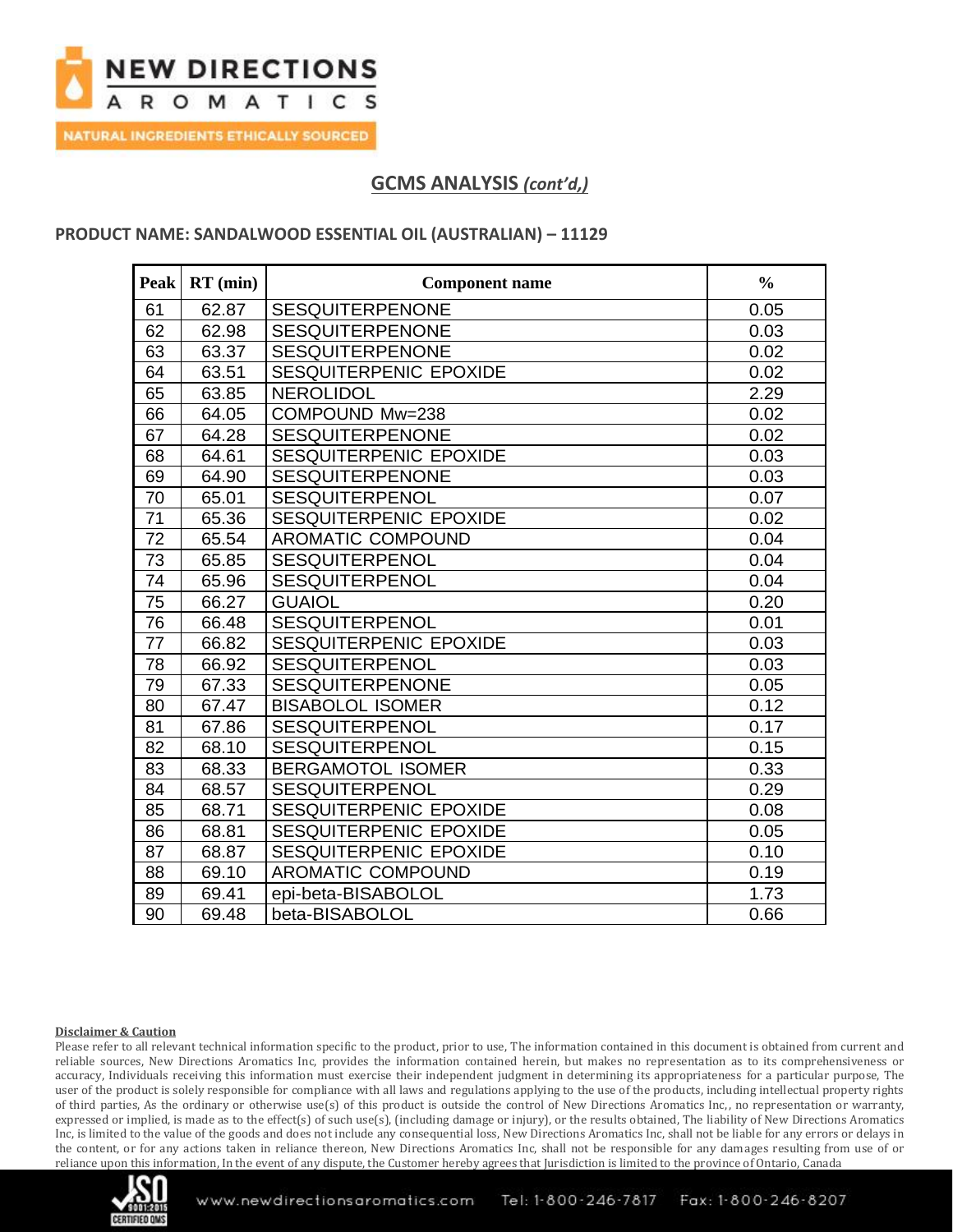

## **GCMS ANALYSIS** *(cont'd,)*

### **PRODUCT NAME: SANDALWOOD ESSENTIAL OIL (AUSTRALIAN) – 11129**

| <b>Peak</b> | $RT$ (min) | <b>Component name</b>               | $\frac{0}{0}$ |
|-------------|------------|-------------------------------------|---------------|
| 91          | 70.16      | SESQUITERPENIC EPOXIDE              | 0.60          |
| 92          | 70.40      | SESQUITERPENIC EPOXIDE              | 0.08          |
| 93          | 70.57      | <b>EUDESMOL ISOMER</b>              | 0.10          |
| 94          | 70.83      | alpha-SANTALAL                      | 0.69          |
| 95          | 71.20      | SESQUITERPENOL                      | 0.35          |
| 96          | 71.38      | <b>SESQUITERPENOL</b>               | 0.11          |
| 97          | 71.66      | <b>SANTALOL ISOMER</b>              | 0.32          |
| 98          | 71.84      | <b>CURCUMENOL ISOMER</b>            | 0.06          |
| 99          | 72.01      | <b>CURCUMENOL ISOMER</b>            | 0.04          |
| 100         | 72.18      | <b>BULNESOL</b>                     | 0.46          |
| 101         | 72.48      | alpha-BISABOLOL                     | 0.13          |
| 102         | 72.70      | Epi-alpha-BISABOLOL                 | 5.94          |
| 103         | 73.09      | alpha-EUDESMOL                      | 0.08          |
| 104         | 73.26      | beta-EUDESMOL                       | 0.02          |
| 105         | 73.59      | <b>FARNESYL ACETATE</b>             | 0.34          |
| 106         | 74.02      | <b>BISABOLOL ISOMER</b>             | 0.04          |
| 107         | 74.17      | <b>SESQUITERPENOL</b>               | 0.12          |
| 108         | 74.38      | <b>CURCUMENOL ISOMER</b>            | 0.15          |
| 109         | 74.50      | COMPOUND Mw=166                     | 0.37          |
| 110         | 74.64      | <b>SESQUITERPENOL</b>               | 0.14          |
| 111         | 74.86      | AROMATIC COMPOUND                   | 0.02          |
| 112         | 75.15      | SESQUITERPENOL                      | 0.03          |
| 113         | 75.26      | <b>SESQUITERPENOL</b>               | 0.04          |
| 114         | 75.45      | SESQUITERPENIC EPOXIDE              | 0.05          |
| 115         | 75.59      | DIMETHYL METHYLPENTENYL NORBORNANOL | 0.36          |
| 116         | 75.89      | <b>SANTALOL ISOMER</b>              | 0.07          |
| 117         | 76.22      | <b>SANTALOL ISOMER</b>              | 0.03          |
| 118         | 76.61      | <b>SESQUITERPENOL</b>               | 0.13          |
| 119         | 77.08      | <b>CURCUMENOL ISOMER</b>            | 0.77          |
| 120         | 77.33      | <b>CURCUMENOL ISOMER</b>            | 0.23          |

#### **Disclaimer & Caution**

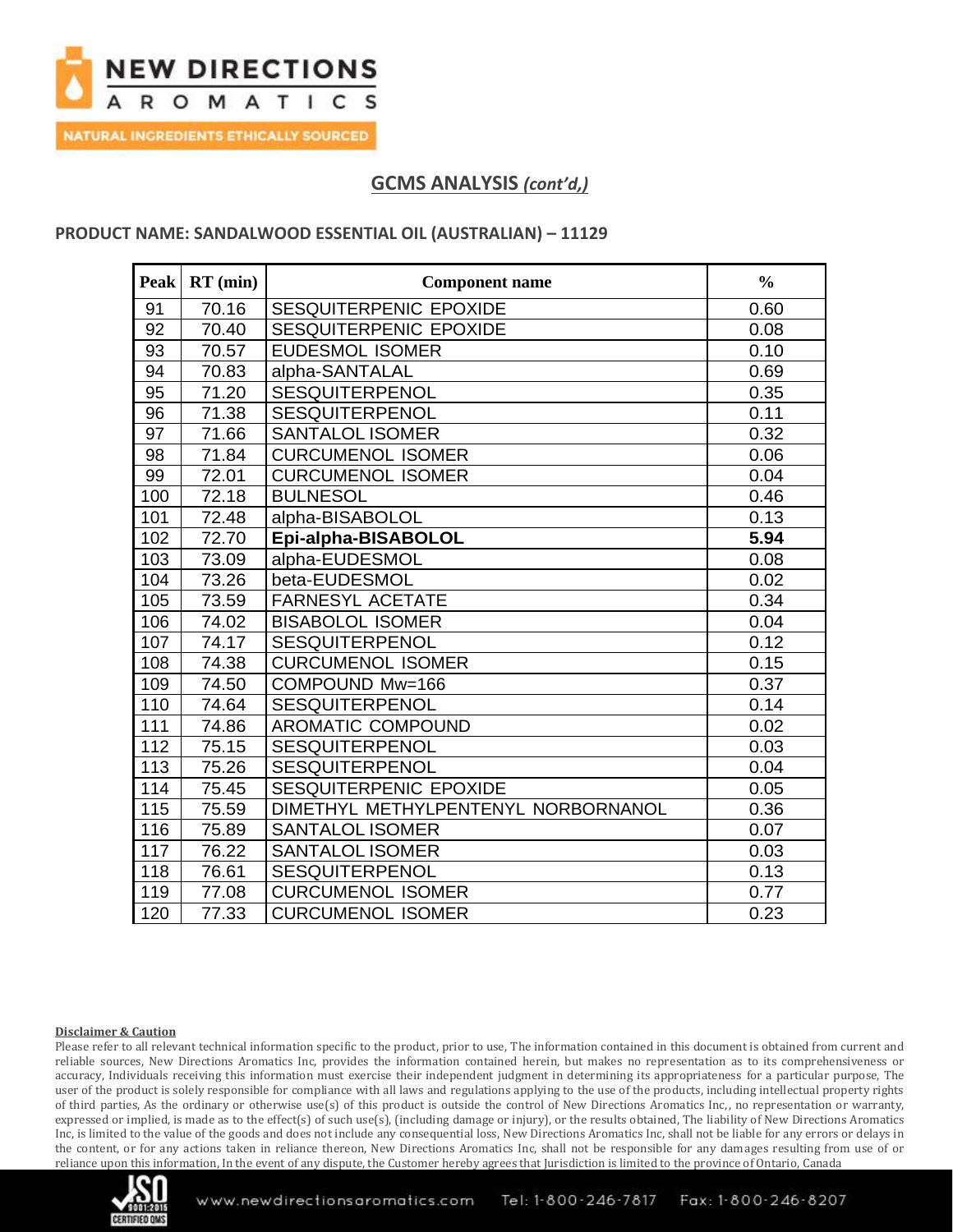

## **GCMS ANALYSIS** *(cont'd,)*

### **PRODUCT NAME: SANDALWOOD ESSENTIAL OIL (AUSTRALIAN) – 11129**

| <b>Peak</b> | $RT$ (min) | <b>Component name</b>         | $\frac{0}{0}$ |
|-------------|------------|-------------------------------|---------------|
| 121         | 77.70      | <b>CURCUMENOL ISOMER</b>      | 0.21          |
| 122         | 77.95      | <b>SESQUITERPENOL</b>         | 0.06          |
| 123         | 78.49      | SESQUITERPENIC EPOXIDE        | 0.63          |
| 124         | 78.82      | Z-alpha-SANTALOL              | 15.15         |
| 125         | 79.04      | <b>FARNESOL</b>               | 10.52         |
| 126         | 79.19      | Z-alpha-trans-BERGAMOTOL      | 3.58          |
| 127         | 79.29      | <b>BERGAMOTOL ISOMER</b>      | 0.13          |
| 128         | 79.56      | SESQUITERPENIC EPOXIDE        | 0.10          |
| 129         | 79.71      | SESQUITERPENIC EPOXIDE        | 0.05          |
| 130         | 79.88      | SESQUITERPENIC EPOXIDE        | 0.28          |
| 131         | 80.12      | SESQUITERPENIC EPOXIDE        | 0.03          |
| 132         | 80.35      | <b>SESQUITERPENIC EPOXIDE</b> | 2.63          |
| 133         | 80.57      | <b>BERGAMOTOL ISOMER</b>      | 0.44          |
| 134         | 80.76      | SESQUITERPENIC EPOXIDE        | 0.10          |
| 135         | 81.73      | epi-beta-SANTALOL             | 1.37          |
| 136         | 82.41      | Z-beta-SANTALOL               | 5.11          |
| 137         | 82.75      | <b>SANTALOL ISOMER</b>        | 0.46          |
| 138         | 83.03      | <b>BERGAMOTOL ISOMER</b>      | 5.31          |
| 139         | 83.50      | SESQUITERPENIC EPOXIDE        | 0.37          |
| 140         | 83.61      | <b>SANTALOL ISOMER</b>        | 0.50          |
| 141         | 84.06      | Z-gamma-CURCUMENE-12-OL       | 0.85          |
| 142         | 84.21      | <b>SANTALOL ISOMER</b>        | 0.84          |
| 143         | 84.58      | <b>BERGAMOTOL ISOMER</b>      | 0.17          |
| 144         | 84.86      | <b>SANTALOL ISOMER</b>        | 1.04          |
| 145         | 85.05      | E-beta-CURCUMENE-12-OL        | 6.11          |
| 146         | 85.27      | <b>LANCEOL</b>                | 4.01          |
| 147         | 86.62      | <b>NUCIFEROL</b>              | 10.02         |
| 148         | 86.74      | <b>BERGAMOTOL ISOMER</b>      | 0.36          |
| 149         | 86.84      | <b>DITERPENE</b>              | 0.26          |
| 150         | 87.67      | SESQUITERPENIC EPOXIDE        | 0.67          |

### **Disclaimer & Caution**